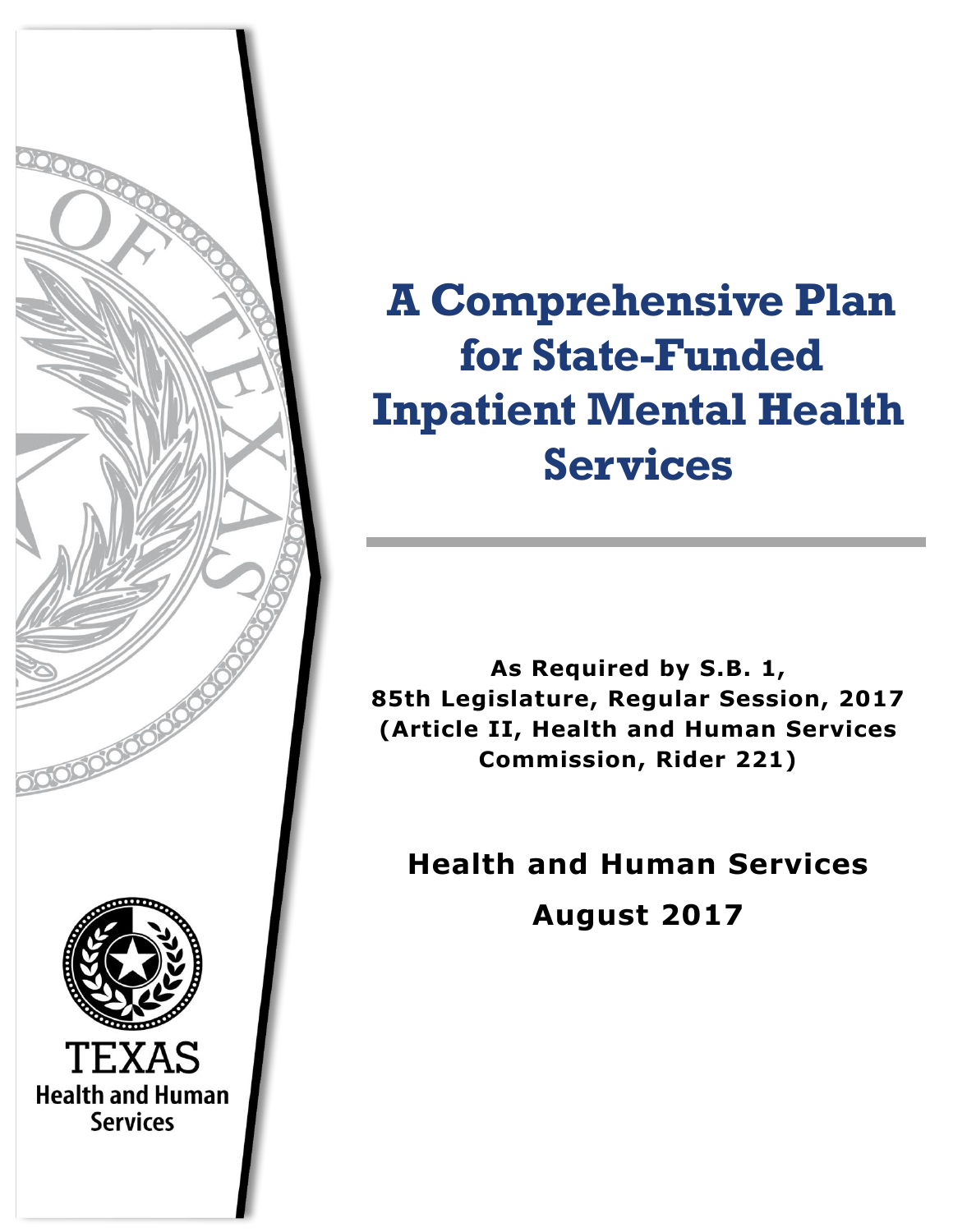# **Table of Contents:**

| <b>Section Title</b><br><b>Page Number</b>                    |     |
|---------------------------------------------------------------|-----|
| Introduction                                                  |     |
| <b>System Transformation</b>                                  | 3   |
| Options and Proposed Construction                             | 6   |
| Conclusion                                                    | 11  |
| Appendices:                                                   |     |
| A. Previous State Hospital Studies & Other Relevant Documents | -13 |
| B. Map of State Hospitals and Catchment Areas                 | 14  |
| C. Stakeholder Input                                          | 15  |
| D. Detailed Timeline of Possible Projects and Costs           | 16  |
| E. Phase I Impact on MSU Waitlist                             | 18  |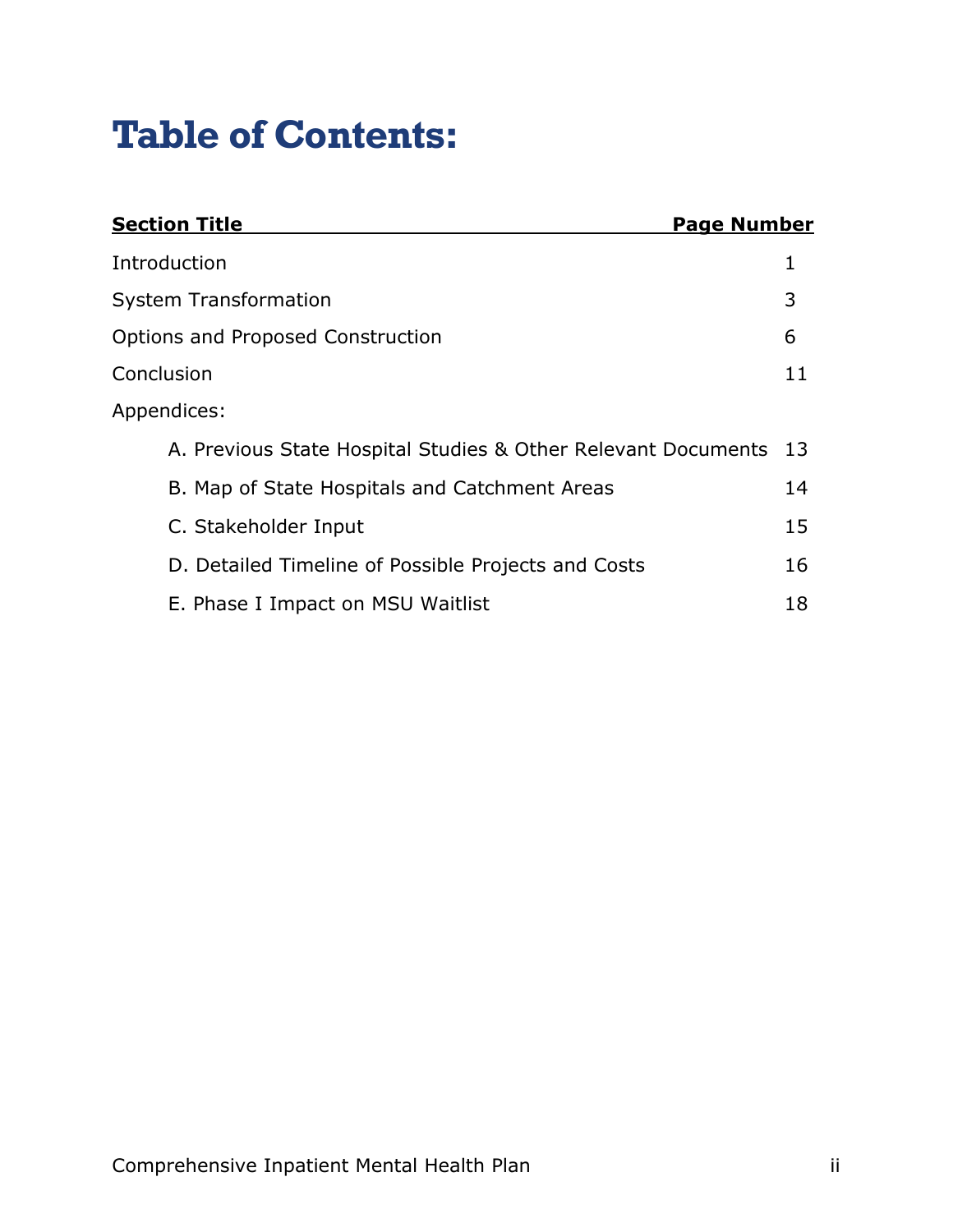#### **Introduction**

Texas benefits from a system of community-based behavioral health services and 10 state-operated hospitals that work together to create a network of state-funded psychiatric care.

S.B. 200, 84<sup>th</sup> Legislature, Regular Session, 2015, directed the transfer of behavioral health services previously operated by the Department of State Health Services (DSHS) to the Health and Human Services Commission (HHSC). State mental health hospital services will transfer from DSHS to HHSC on September 1, 2017. DSHS has worked diligently to improve access to and quality of treatment in all mental health settings; and, while HHSC aims to further the excellent treatment, evidence-based practices, and community-centered programs promoted by DSHS, the agency acknowledges that the state needs change. This plan builds upon the [Statewide Behavioral Health Strategic Plan](https://hhs.texas.gov/sites/default/files/050216-statewide-behavioral-health-strategic-plan.pdf) and other previous studies (available in Appendix A) to outline, at the highest level, HHSC's vision for the state hospitals as a part of the larger behavioral healthcare system in Texas, a system built on partnerships and strategies to move Texas forward in mental health care.

#### Current Delivery System

 $\overline{a}$ 

Eight state hospitals (in Austin, Big Spring, El Paso, Rusk, San Antonio, Terrell, Wichita Falls, and the Rio Grande State Center in Harlingen) provide inpatient psychiatric services to a mix of forensic and civil adult patients, $1$  and each hospital serves a regional catchment area. Austin, El Paso, Wichita Falls, San Antonio, and Terrell also provide inpatient psychiatric services to children and/or adolescents. The North Texas State Hospital – Vernon campus provides statewide maximum security inpatient psychiatric services to adults and adolescents, while the Kerrville State Hospital is a statewide center of excellence for adult forensic



<sup>&</sup>lt;sup>1</sup> Individuals may be admitted for inpatient treatment voluntarily or under a civil or forensic commitment. Forensic commitments are individuals found to be incompetent to stand trial or not guilty by reason of insanity and are admitted through the criminal justice system pursuant to Chapters 46B and 46C of the Texas Code of Criminal Procedure. Chapters 572 and 574, Texas Health and Safety Code, outline the civil commitment process.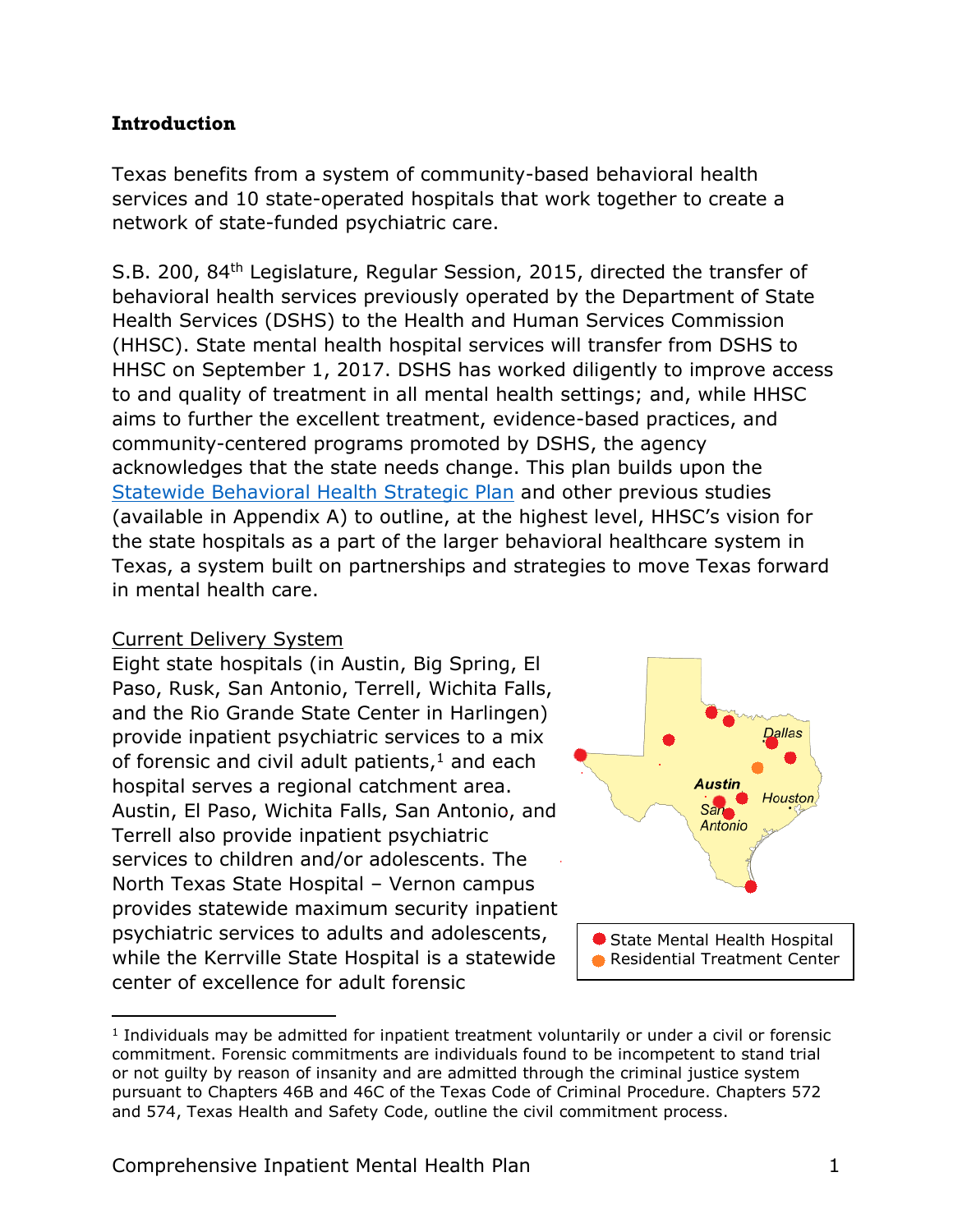psychiatric care. Finally, the Waco Center for Youth provides adolescent residential treatment services. (Appendix B provides a map of the state hospitals and each catchment area.)

An aging system, campuses were built as early as the 1850s. Deteriorating conditions, outdated building designs, and insufficient information technology systems interfere with modern business practices. Perhaps more importantly, capacity and treatment are hindered by recurring bed closures, such as when the Centers for Medicare and Medicaid Services required emergency repairs at Rusk State Hospital. Buildings were vacated for repairs or, in some cases, closed altogether, ultimately reducing capacity.

Reduced capacity is not limited to Rusk. As of August 2017, 70 beds across the system were offline due to needed repairs or deferred maintenance issues. Moreover, staff recruitment and retention challenges have further strained the system, with approximately 150 beds offline due to staffing shortages. These reductions and an increased demand for services result in a lengthy wait for state hospital beds and more pressure on jails, emergency rooms, and community-based psychiatric hospitals. HHSC continues to contract for 500+ inpatient psychiatric treatment beds, managed by Local Mental Health Authorities (LMHA) and Local Behavioral Health Authorities (LBHA) across the state to help with this demand. As of August 2017, HHSC purchases the equivalent of 558 inpatient psychiatric beds for \$107 million.

At the Legislature's guidance, CannonDesign prepared a 2014 report that recommended the replacement of Austin, North Texas – Wichita Falls campus, Rusk, San Antonio, and Terrell State Hospitals.<sup>2</sup> In 2017, the 85<sup>th</sup> Legislature acknowledged the system's condition and inadequate capacity, and appropriated funds for significant repairs and new construction. HHSC is also authorized to develop a master plan for each state hospital catchment area, in partnership with public or private entities. <sup>3</sup> Finally, HHSC is directed to expand or establish partnerships with health-related, state-sponsored institutions of higher education and other healthcare entities to educate and grow the mental health workforce and improve service delivery.

This plan serves as the comprehensive inpatient mental health plan required by the 2018-19 General Appropriations Act, S.B. 1, 85<sup>th</sup> Legislature, Regular

<sup>&</sup>lt;sup>2</sup> See Appendix A for links to this and other plans and sources cited throughout this report.

<sup>&</sup>lt;sup>3</sup> 2018-19 General Appropriations Act, S.B. 1, 85<sup>th</sup> Legislature, Regular Session, 2017 (Article II, Health and Human Services Commission, Rider 179)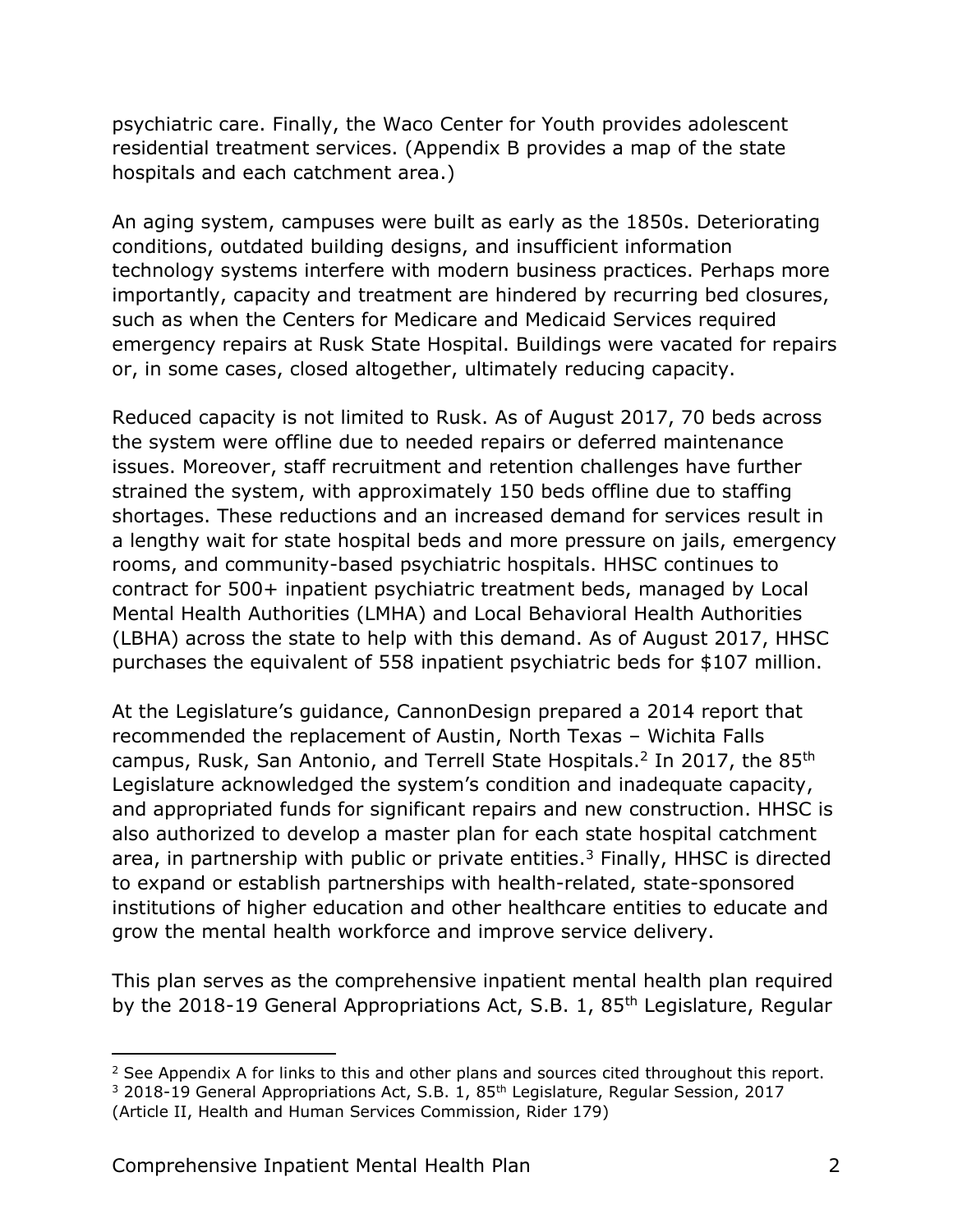Session, 2017 (Article II, HHSC, Rider 221a). This appropriation of funds creates a tremendous opportunity to design a statewide system of inpatient psychiatric care to better meet the needs of Texas. HHSC envisions recovery-focused, patient-centered campus communities, with the state hospital as the anchor, which treat individuals holistically. As such, this plan is less about building new buildings, and more about providing the best possible care for Texans, when, where, and how they need it.

#### Mental Health Need in Texas

Over the last several biennia, population growth in Texas has led to an increased demand for mental health services, leading the state to allocate additional resources to the behavioral health system to keep people out of inappropriate settings such as jails, emergency rooms, and even the streets, by providing services in the community and closer to home. As a result, new dollars have been invested in a network of housing options, crisis services, and community inpatient beds, managed largely through LMHAs. In line with current mental health best practices, this shift is intended to keep people closer to home and their support system. This model promotes treatment for the individual and their family and helps patients aid their own recovery by staying connected to their communities. As this greater system of care has changed over time, so has the role of state hospitals.

The state hospital system now focuses on complex tertiary care, admitting individuals whose needs cannot be met adequately in the community. This model optimizes the resources of the entire behavioral health system, but it means the state hospitals serve a higher proportion of individuals committed by the criminal justice system, and a smaller, more medically complex, longterm civil population.

Even as the inpatient system evolved, an overall increased demand for inpatient services led to lengthy waitlists. Currently, more than 100 people are on the inpatient care waitlist (for civil beds), and more than 500 people are waiting for a forensic bed, most of whom are waiting for a maximum security bed. Previous projections have shown a need for at least 1100 new beds over the next 10 years and, specifically, 180 maximum security beds.

## **System Transformation**

HHSC identified three guiding philosophies in developing a comprehensive plan for the use of appropriated funds: patients should receive high-quality, evidence-based treatment; individuals should be able to easily access state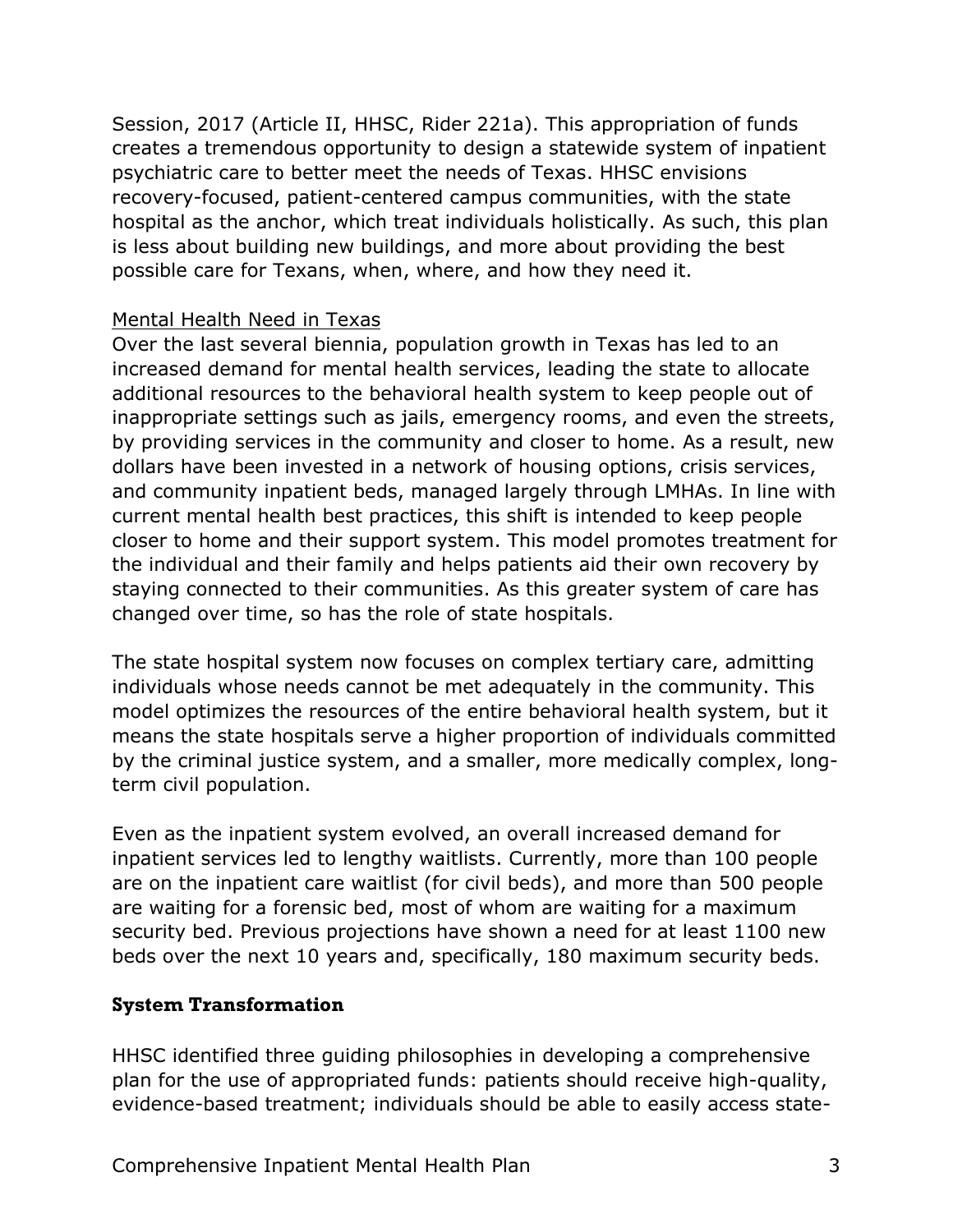funded inpatient care; and a successful mental health care system requires true integration between various partners across the state. These goals are in line with the Statewide Behavioral Health Strategic Plan mission, vision, and guiding principles.

#### 1. Unparalleled Care

The opportunity to construct or significantly repair the state hospitals provides a unique opportunity to transform the network of psychiatric treatment for Texans of all ages. Any resources used to implement this plan will be critically evaluated to ensure mental health services meet or exceed the standard of treatment and protect the safety of all people in our care, as well as staff, family members, and visitors.

The state previously studied how the design of behavioral health facilities can impact treatment and care. Projects funded within this plan will be focused on rebuilding or replacing hospitals with facilities that more easily support contemporary mental health care; ideally, design of new or reconstructed hospitals would include opportunities for seamless integration of technology systems between campuses within the state hospital system and other partners.

#### 2. Easy Access

 $\overline{a}$ 

Texans deserve quality care when and where they need it. This is epitomized in the Statewide Behavioral Health Strategic Plan vision: "To ensure that Texas has a unified approach to the delivery of behavioral health services that allows Texans to have access to care at the right time and place." Access to care includes reducing the wait time for inpatient services, particularly for maximum security units (MSU), so that individuals receive the care they need in a timely manner.

Receiving services locally is often better for patients and their families; however, state hospitals have large catchment areas. While HHSC seeks to strategically locate state hospitals and state-funded inpatient mental health facilities, community partners are critical to create local networks of support. Recent legislation underscores this effort through community collaborative projects and grant programs.<sup>4</sup>

<sup>4</sup> See 2014-15 General Appropriations Act, S.B. 1, 83rd Legislature, Regular Session, 2013 (Article II, DSHS, Rider 90); S.B. 292 and H.B. 13, 85th Legislature, Regular Session, 2017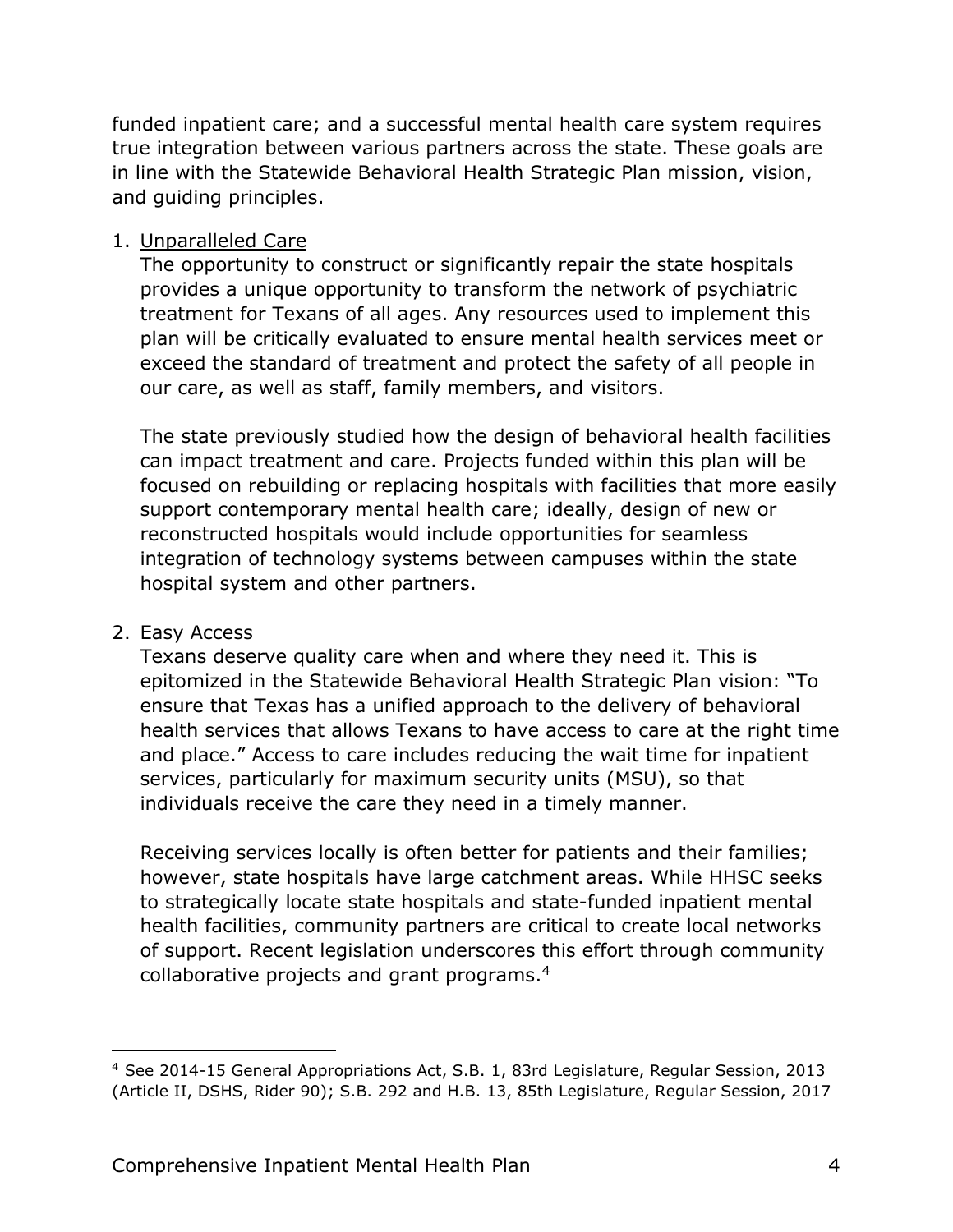When local services are not available, technology can bridge the gap. Telemedicine may be a cost-effective solution in state hospitals where recruiting psychiatrists or other clinical staff can be difficult, and causes the facility to pay overtime or higher rates for contracted staff.

#### 3. Systems-Based Continuum of Care

As research in effective mental health services is focused on more accurate diagnoses and earlier intervention to improve outcomes, the state hospital should not be the first line of treatment for an individual. Texans deserve a comprehensive community of care that actively participates in treatment before, during, and after psychiatric hospitalization. This includes the full integration of community-based behavioral health outpatient, alternatives to inpatient, and inpatient mental health services.

HHSC-funded acute care facilities like extended observation units, and crisis stabilization, residential, and respite facilities, help divert people from the state hospitals and others.

Should an individual need inpatient services, coordination between the state hospitals and community-based behavioral health services begins before the individual is even admitted, as the LMHA assesses the need for inpatient care. Upon admission, the hospital and designated LMHA or LBHA staff begin discharge planning to set the patient up to live successfully in the community upon discharge. Transitional supports like supportive housing, utility and rental assistance, targeted case management, and supported employment, among others, may be employed to prevent re-hospitalization. True transformation of the inpatient mental health care system will only succeed if there is continuity of care in the community for people who no longer require an inpatient level of treatment.

The Statewide Behavioral Health Strategic Plan notes that mental illness affects people of all shapes and sizes, but specific populations need targeted intervention, including children and youth, military members and veterans, alleged offenders, individuals with substance use disorders, and impaired helping professionals. Thus, the inpatient mental health care system does not operate in isolation; rather, it intersects with education, military, courts, criminal justice, healthcare, substance use recovery, and many other systems. A truly comprehensive continuum of care meets people with mental illness wherever they are in these systems.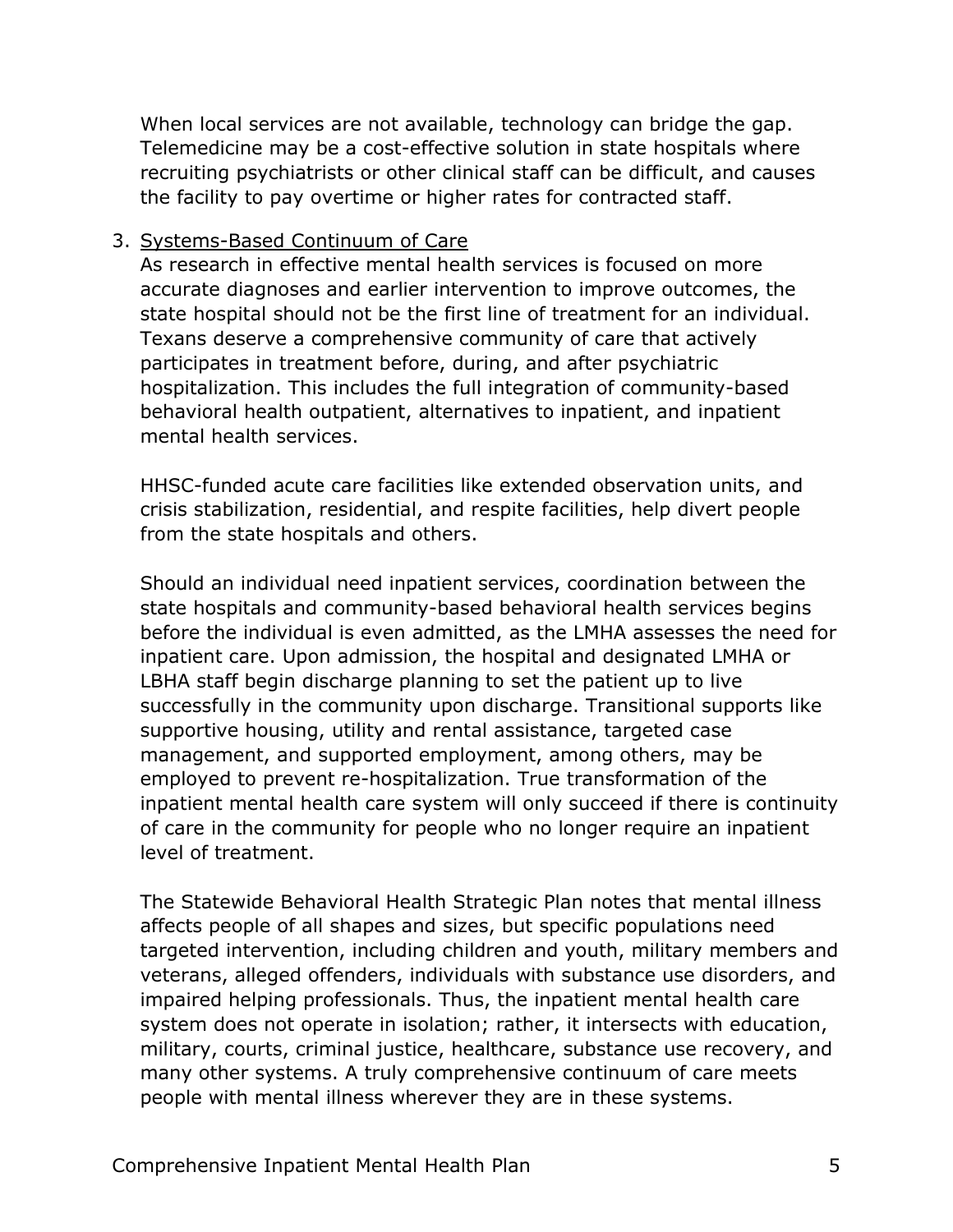The criminal justice system deserves specific attention, as its intersection with mental health is well-documented. The Texas Joint Committee on Access and Forensic Services (JCAFS)<sup>5</sup> focuses on gaps in system coordination and has made recommendations to improve access to mental health care for individuals in the criminal justice system. For instance, efforts to drop charges if an individual is admitted to a state hospital would help the state avoid costly criminal justice processes, and, if programs are effective in reducing recidivism, the state can save money on repeated incarceration. Initiatives like this, however, require beds to be readily available. With hundreds of people waiting in jail for a state hospital bed, diverting individuals with mental illness from the criminal justice system, adding MSU beds, and shifting the provision of mental health care from the criminal justice system onto the mental health system must be a top priority of the state.

## **Options and Proposed Construction**

Per HHSC Rider 221, a three-phased approach to improve the state hospital system will include projects evaluated on the following criteria.

- 1. **Optimal Locations to Address Need**: HHSC will strategically place new beds where significant need exists for both civil and forensic beds. Across the state, serious capacity issues plague communities, including major population centers. This may mean re-sizing, downsizing, or relocating existing hospitals to expand capacity in areas with stronger demand.
- 2. **Operational Resources**: HHSC will consider the available local workforce for proposed projects to prevent recruitment and retention challenges. As staffing shortages often mean higher contracting and overtime costs or reduced bed capacity, this criterion promotes the efficient use of state resources.
- 3. **Partnership Opportunities**: Ideally, state hospital campuses will transform to communities of care, with partners (e.g., LMHA, primary care, substance use treatment, peer support, education, housing, etc.) on-site at the state hospital. While HHSC would like to see as many partners as possible intricately involved with the hospital, the agency understands that each community has distinct pressures and unique solutions. HHSC will invest in communities that bring partners together to

 $\overline{a}$ <sup>5</sup> Established by Texas Health and Safety Code, Section 532.0131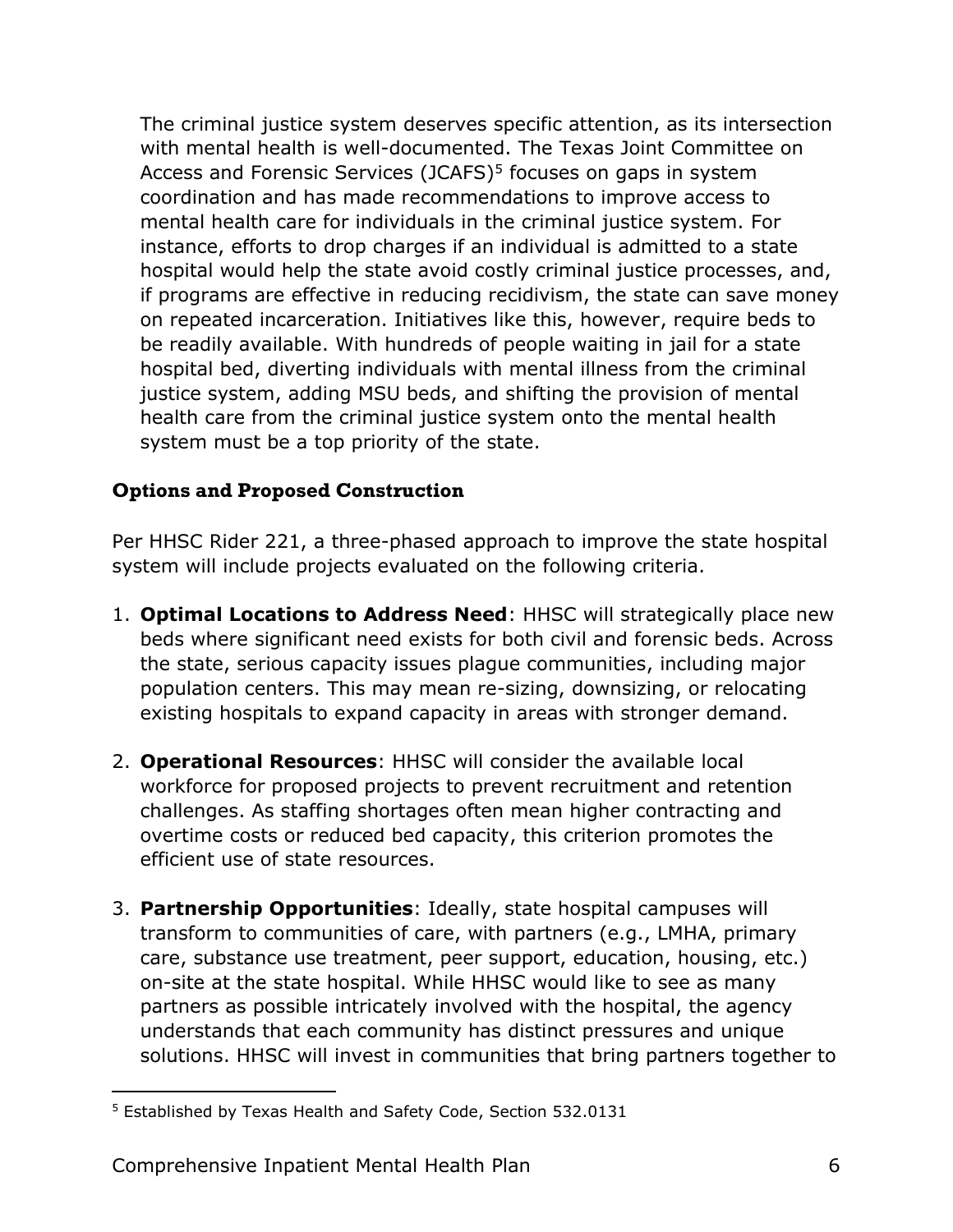improve the local mental health services system, with the hope that strong cooperation will help maximize resources, gain community buy-in, and, insure successful ongoing operations once construction is complete.

Specifically, HHSC will pursue academic partners that can open doors to research and philanthropy, or otherwise leverage community resources in ways currently inaccessible to the state health and human service agencies. Academic partnerships may take various forms, up to and including the academic partner operating the facility. Other options include the following arrangements.

- Residency programs or other training opportunities at state hospitals enhance staffing and encourage modern practice methods. In a previous study by DSHS,*<sup>6</sup>* universities expressed interest in state hospital residencies, citing the unique population and treatment experience. Training programs extend capacity, increase the amount of time staff spend with patients, and strengthen the future applicant pool with graduating residents.
- HHSC can contract with academic institutions to provide some or all professional services (e.g., psychiatry, primary care, nursing, etc.). Academic institutions may be more attractive to job seekers, making this a viable option to improve the state hospitals' staff recruitment and retention. While DSHS has contracted successfully with higher education institutions for professional services in some cases, HHSC may be able to replicate this model across the state.
- 4. **Stakeholder Input**: Significant public input has already been received as part of previously conducted studies. HHSC also receives input from several advisory committees focused on behavioral health issues. Additionally, HHSC held a public hearing on August 10, 2017, to receive general input from Texans regarding the state hospital system and new directions for inpatient psychiatric care in Texas. (See Appendix C for details regarding stakeholder input.) Additional dialogue, potentially with regionally-based groups, will be sought throughout the coming years.

 $6$  The 2016-17 General Appropriations Act, H.B. 1, 84<sup>th</sup> Legislature, Regular Session, 2015 (Article II, DSHS, Rider 86) required a report of the benefits of a university health-related institution operating a state hospital and the expansion of efforts to increase academic partnerships. Appendix A includes report information.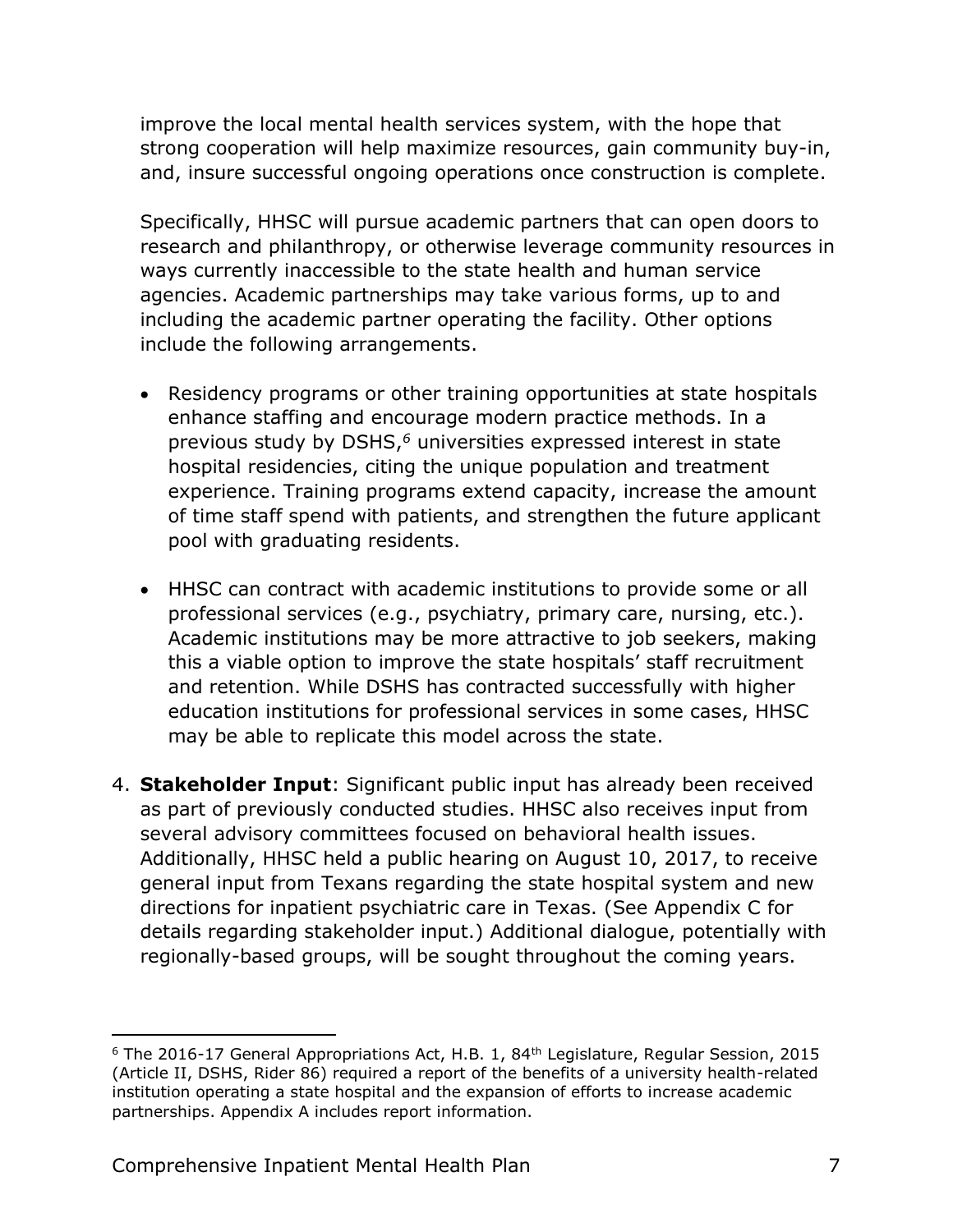#### Timeline of Phases

Construction projects consist of three stages, each of which has associated costs: Pre-planning, the exploratory phase where community need, resources, and specific facility design elements are contemplated with active stakeholder involvement; planning, the architectural and engineering plan design and development; and construction, the final stage. Once construction is complete, additional operations funding will be needed. Each of these phases may take anywhere from one to three or more years.

DSHS has completed pre-planning in some cases, whereas most projects will require some pre-planning. The following timeline demonstrates a staggered approach to implementation over the next few biennia, but should not be construed as actual plans. Appendix D details the proposed phases.

| Key:          | Pre-planning    |             | Planning    |             |             | Construction   |             |             |
|---------------|-----------------|-------------|-------------|-------------|-------------|----------------|-------------|-------------|
| <b>Phase</b>  | <b>Hospital</b> | <b>FY18</b> | <b>FY19</b> | <b>FY20</b> | <b>FY21</b> | <b>FY 22  </b> | <b>FY23</b> | <b>FY24</b> |
| I             | Hospital A      |             |             |             |             |                |             |             |
|               | Hospital B      |             |             |             |             |                |             |             |
|               | Hospital C      |             |             |             |             |                |             |             |
| $\mathbf{II}$ | Hospital D      |             |             |             |             |                |             |             |
|               | Hospital E      |             |             |             |             |                |             |             |
|               | Hospital F      |             |             |             |             |                |             |             |
| III           | Hospital G      |             |             |             |             |                |             |             |
|               | Hospital H      |             |             |             |             |                |             |             |

Example Timeline of Projects: Fiscal Years 2018-2024\*

\*HHSC does not expect additional construction funds in fiscal year 2024, but construction projects may extend past the 2022-23 biennium.

## Proposed Phases

The goals of each phase, including planned or potential projects, are outlined below. However, HHSC may amend this plan following continued dialogue with academic partners, communities, and stakeholders to refine projects, particularly for future phases. Details for projects will be contained in requests for the expenditure of funds, as required by Rider 221(b).

## *Phase I*

The primary goal for Phase I is to expand capacity as quickly and strategically as possible. As such, projects outlined below will be focused on hospitals for which pre-planning has already occurred, hospitals at which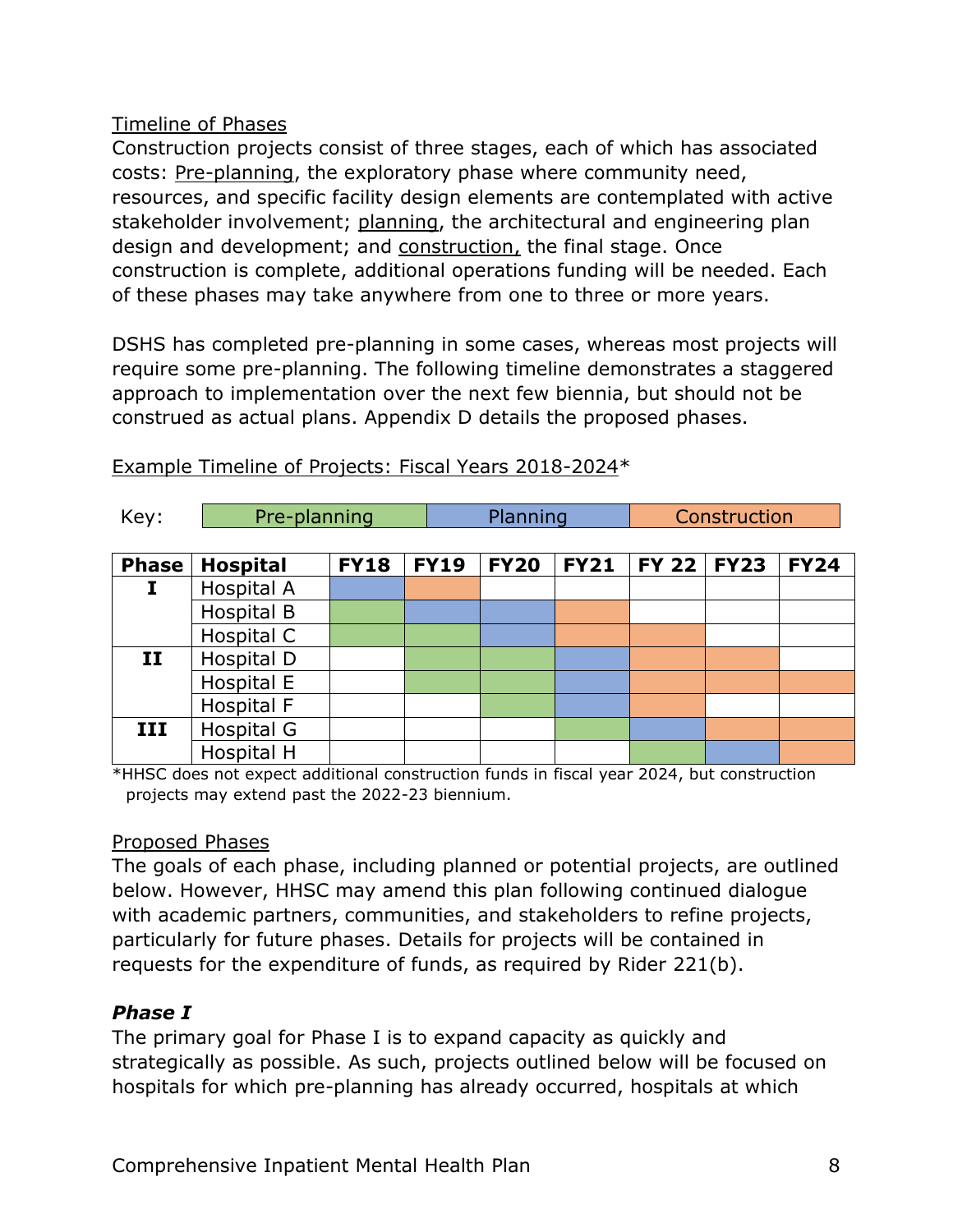major renovations could bring beds online relatively quickly, and hospitals that could support MSU. Phase I is estimated to eliminate the MSU waitlist by 2023 (Appendix E).

## Construction Projects:

- 1. Build a new, stand-alone MSU at the Rusk State Hospital, which is nearly "shovel-ready," given previous planning efforts. The immediate approval of \$4.5 million would allow for architectural and engineering planning for this project, so that construction can begin in FY 2019.
- 2. Add MSU beds by renovating buildings at Kerrville State Hospital. This project requires \$1.5 million for architectural and engineering planning.
- 3. Expand the Harris County Psychiatric Center, with the immediate release of \$6 million for planning purposes.
- 4. Plan for the replacement of the Austin and San Antonio State Hospitals. HHSC is requesting the immediate release of \$2.5 million for Austin and \$1 million for San Antonio pre-planning efforts, and an additional \$13 million and \$13.5 million for planning at each hospital, respectively.
- 5. Renovate a vacant 40-bed unit at the San Antonio State Hospital, which could bring beds online with some significant repairs. This requires \$0.5 million for planning, and beds could be operational by next biennium.
- 6. Purchase the vacant Hillcrest Hospital in Waco. It is important to note that the property as it stands now has a clause requiring the owner to occupy or demolish the property by 2018. The State should not move forward with the purchase unless the City of Waco eliminates or postpones the deadline for demolition to allow for construction in Phase II. HHSC requests \$2 million to purchase the building, and begin initial pre-planning efforts with remaining funds. The actual renovation of this facility is slated in Phase II. If the purchase of the building is approved, HHSC will request approximately \$65 million for repair of this facility and additional full-time equivalent authority to operate the facility in its 2020-21 LAR. Operating costs will be an additional \$190 million in future biennia. If HHSC purchases the building, but renovation funds are not appropriated, HHSC will own the facility and be responsible for the upkeep of the vacant buildings (currently, these costs over \$490,000 annually).

Through this plan, HHSC requests the immediate authorization and release of approximately \$44.5 million for the projects listed above. Funds for construction managers are included in the project costs, but HHSC is requesting \$700,500 for additional support staff positions to manage the related procurements, quality initiatives, and planning at the system level.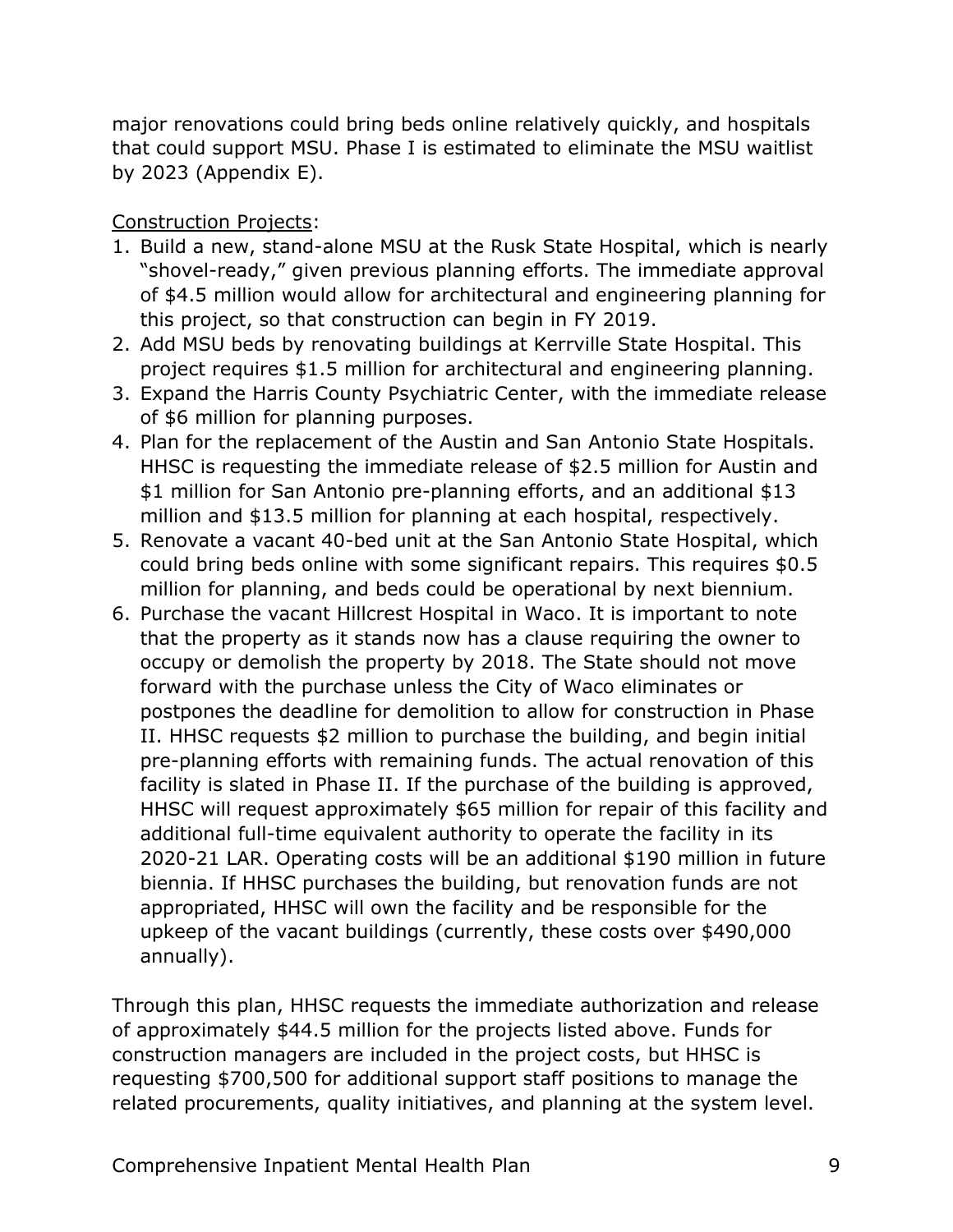The immediate release of these funds is required in order to prepare the detailed planning activities, architectural and engineering designs and bid proposals to obtain the materials necessary to submit requests for additional funds under the requirements of Rider 221(b).

#### Other 2018-19 Projects:

To complement these efforts, HHSC plans to use funds appropriated for deferred maintenance to expand capacity where possible. Additionally, as part of the larger transformation of state-funded inpatient mental health care, HHSC plans to pursue operations and programmatic changes:

- 1. Contract with health-related institutions to provide all or certain professional services, where it is cost-effective. Elsewhere, partner with State Supported Living Centers,<sup>7</sup> Local Intellectual and Developmental Disability Authorities, LMHAs and LBHAs, and other community partners to optimize the use of a shared workforce.
- 2. Standardize policies and processes across the state hospital system, adopting best practices from each hospital and ensuring a consistent, quality standard of care across the system. This includes exploring options for sharing of clinical records across hospitals and among all provider partners.
- 3. Expand the use of telemedicine.

- 4. Review the use of the 16 beds at Casa Amistad in Laredo, a small stateoperated facility.
- 5. Work with the judiciary to review commitment processes and possible statutory changes that may alleviate pressure on the systems.
- 6. Work with the Behavioral Health Coordinating Council to develop what one stakeholder termed a "smarter" continuum of care – specifically, coordinate more closely with the Veterans Commission, Department of Housing and Community Affairs, 1115 waiver-funded partners, the Workforce Commission, and others to develop more "step-down" treatment settings to ease the transition of long-term patients back to the community. Additionally, stakeholders note that mental health services have traditionally been dichotomized between "crisis" and "long-term" treatment, when most people with mental health needs are more

 $<sup>7</sup>$  Opportunities may exist for HHSC to co-locate a state hospital with IDD services and</sup> improving coordination for those with mental illness and IDD. Previously, HHSC conducted a study on relocating the Austin State Hospital, part of which included the possibility of colocating a state hospital with a state supported living center (SSLC). Austin, Terrell, and Rusk State Hospitals can co-locate an SSLC, while the Abilene, Brenham, San Angelo, Lubbock, and Mexia SSLCs are able to co-locate a state hospital. See Appendix A.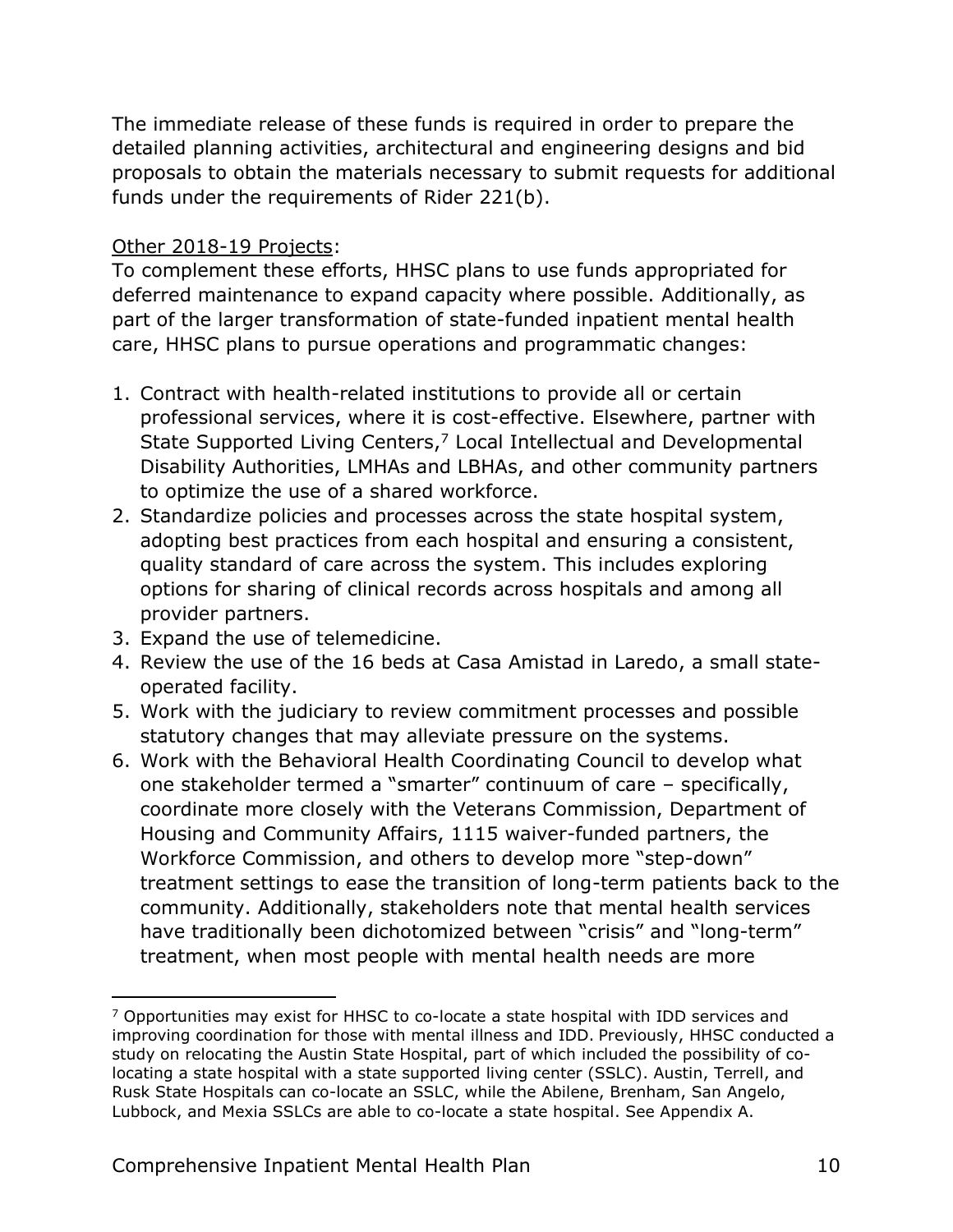appropriate for an "in between" treatment. More exploration of this intermediate area on the continuum is needed.

# *Phase II:*

Phase II will build on Phase I by moving projects from planning to construction, and new projects will continue to focus on the goals of this plan. HHSC will consider options for how to rebuild or replace the North Texas – Vernon and Terrell State Hospitals, both of which need replacement, per CannonDesign. Additionally, HHSC has been approached about possible projects for Phase II and will use the 2018-19 biennium to explore the following opportunities:

- 1. Build a new psychiatric hospital in the Dallas-Fort Worth (DFW) metroplex, in partnership with UT Southwestern.
- 2. Consider additional projects in East Texas and Rusk State Hospital.
- 3. Consider options to reach Northwest Texas by building a regional hospital in the Panhandle.
- 4. Pursue construction phases for Austin and San Antonio State Hospitals as well as the former Hillcrest Hospital.

# *Phase III:*

Goals for Phase III will be to complete all Phase I projects and formalize processes to evaluate and improve state-funded, inpatient psychiatric services. Phase III will include additional pre-planning or planning associated with the final build out, and HHSC may request demolition funds to level buildings that are no longer in use.

# **Conclusion**

HHSC has a unique opportunity to optimize and modernize the physical structures where Texas provides inpatient psychiatric care, and, perhaps more importantly, the way those services are provided.

While this plan reviews HHSC's initial goals, future addenda to this plan will expand and explore how state hospitals can help address the gaps identified in the Statewide Behavioral Strategic Plan, including individuals with IDD or substance use disorders, veterans, individuals who are homeless, etc. We will also address how to measure the success of physical and operational changes to the state hospital system. All activities are undertaken with the intent that, through the next several biennia, the state hospital system will expand and modernize into an inpatient mental health care system that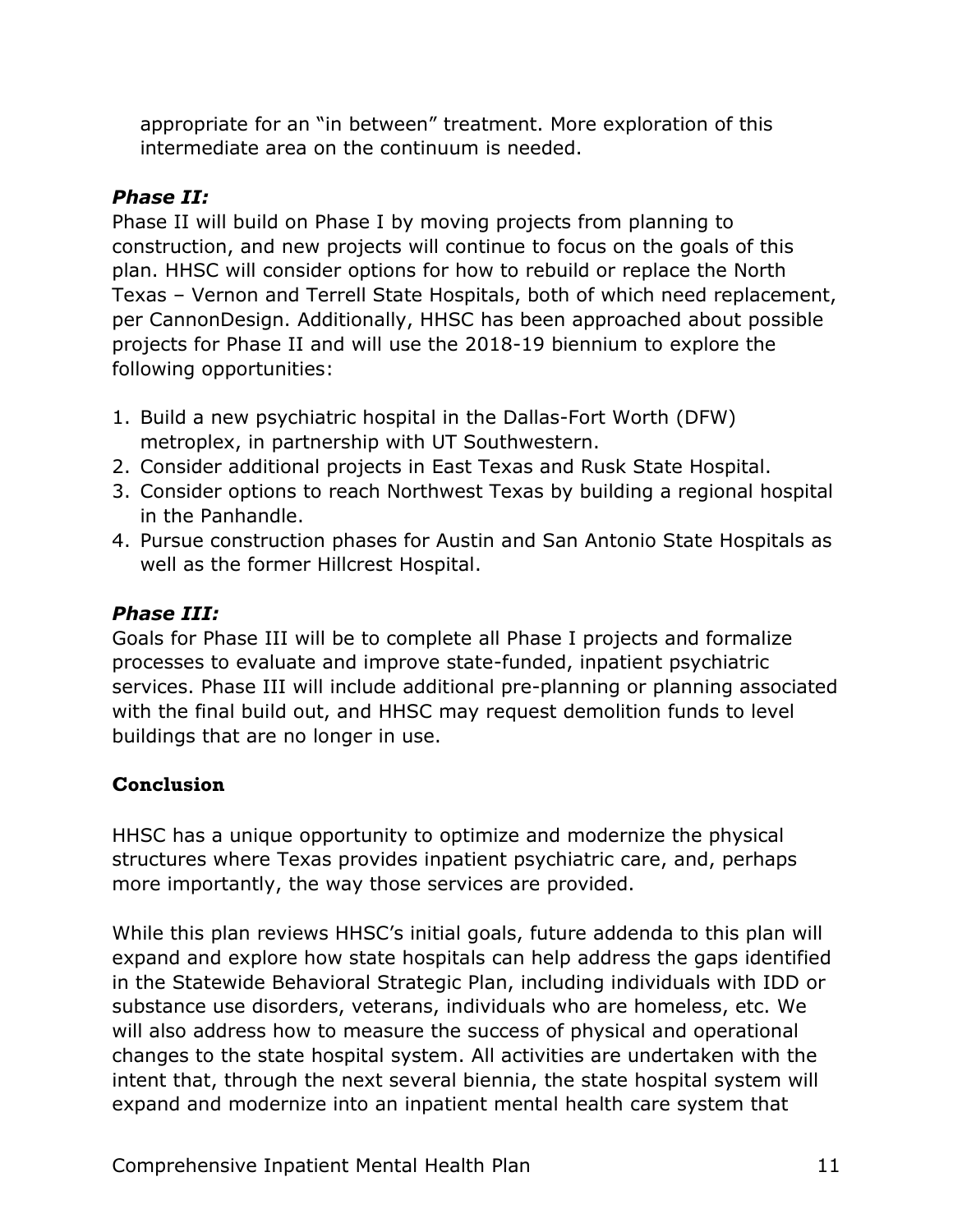advances the provision of psychiatric treatment and establishes Texas as a national leader in providing mental health services to its citizens.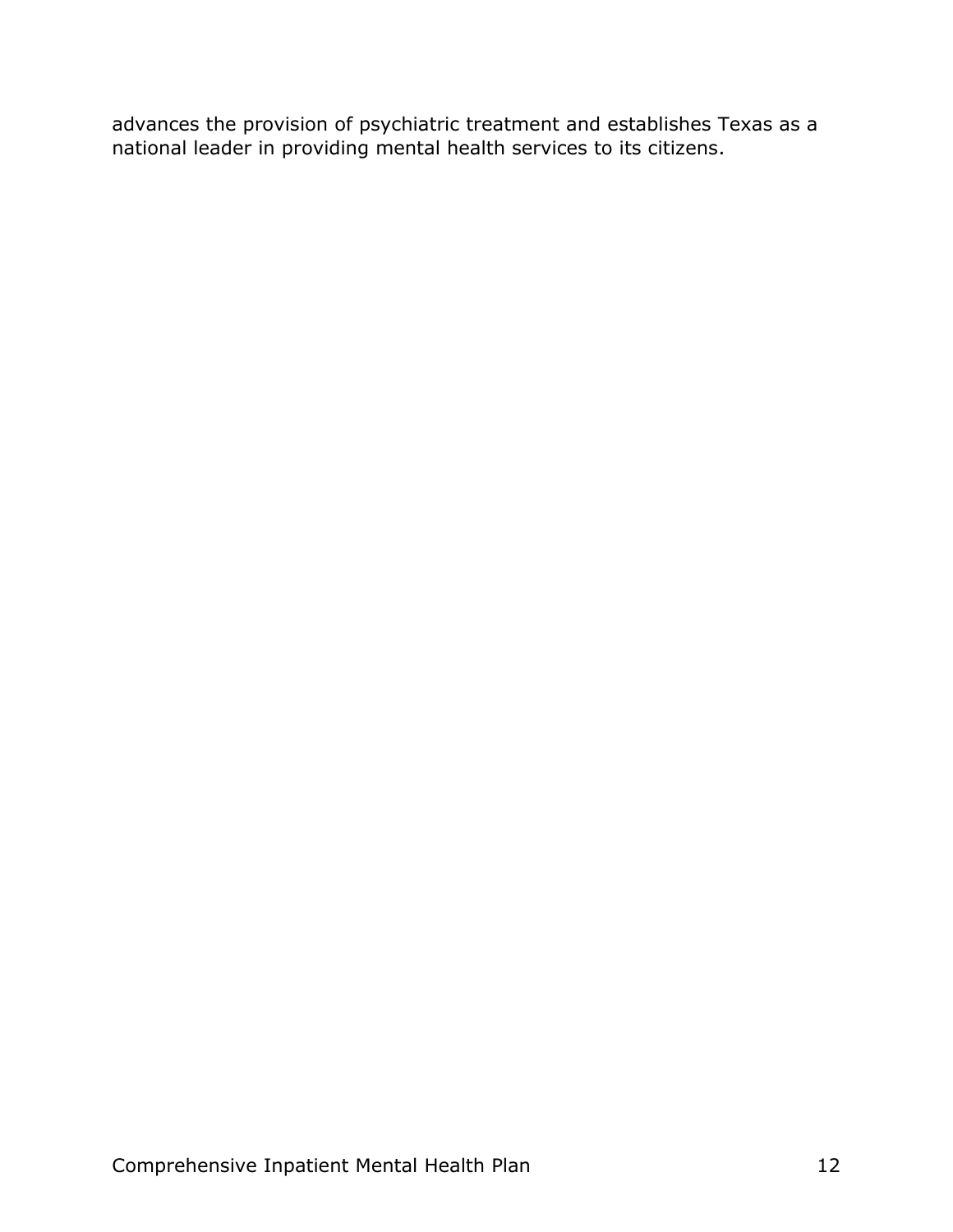## **Appendix A. Previous State Hospital Studies and Other Relevant Documents**

CannonDesign Group, *Analysis for the Ten-Year Plan for the Provision of Services to Persons Served by State Psychiatric Hospitals*, 2014. <https://www.dshs.texas.gov/mhsa/reports/SPH-Report-2014.pdf>

Center for Sustainable Development at The University of Texas at Austin, *Planning Modern Psychiatric Care Facilities: Rusk State Hospital + Beyond*, 2017. [https://soa.utexas.edu/work/planning-modern-psychiatric-care](https://soa.utexas.edu/work/planning-modern-psychiatric-care-facilities%E2%80%94rusk-state-hospital-beyond)[facilities%E2%80%94rusk-state-hospital-beyond](https://soa.utexas.edu/work/planning-modern-psychiatric-care-facilities%E2%80%94rusk-state-hospital-beyond)

Department of State Health Services, *State Hospitals and Academic Partnerships*, 2016.

[https://www.dshs.texas.gov/ConsumerandExternalAffairs/legislative/2016Reports/](https://www.dshs.texas.gov/ConsumerandExternalAffairs/legislative/2016Reports/UniversityPartnerships08042016.pdf) [UniversityPartnerships08042016.pdf](https://www.dshs.texas.gov/ConsumerandExternalAffairs/legislative/2016Reports/UniversityPartnerships08042016.pdf)

Department of State Health Services, *State Hospital System Long-Term Plan*, 2015. <http://dshs.texas.gov/Legislative/Reports-2015.aspx>

Health and Human Services Commission, *New Location Options for Austin State Hospital and Austin State Supported Living Center*, 2016. [https://dshs.texas.gov/legislative/2016-](https://dshs.texas.gov/legislative/2016-Reports/ReportNewLocationOptionsASHAuSSLC.pdf) [Reports/ReportNewLocationOptionsASHAuSSLC.pdf](https://dshs.texas.gov/legislative/2016-Reports/ReportNewLocationOptionsASHAuSSLC.pdf)

Health and Human Services, *Presentation to the House Committee on Public Health*, 2017. [https://hhs.texas.gov/sites/default/files/documents/laws-regulations/reports](https://hhs.texas.gov/sites/default/files/documents/laws-regulations/reports-presentations/leg-presentation-house-comm-public-health-client-services-state-hospitals-170221.pdf)[presentations/leg-presentation-house-comm-public-health-client-services-state](https://hhs.texas.gov/sites/default/files/documents/laws-regulations/reports-presentations/leg-presentation-house-comm-public-health-client-services-state-hospitals-170221.pdf)[hospitals-170221.pdf](https://hhs.texas.gov/sites/default/files/documents/laws-regulations/reports-presentations/leg-presentation-house-comm-public-health-client-services-state-hospitals-170221.pdf)

Public Consulting Group, Analysis of the Texas Public Behavioral Health System: Recommendations for System Redesign, 2012.

[http://www.publicconsultinggroup.com/client/txdshs/documents/Analysis%20of%2](http://www.publicconsultinggroup.com/client/txdshs/documents/Analysis%20of%20the%20Texas%20Public%20Behavioral%20Health%20System_Recommendations%20for%20System%20Redesign.pdf) [0the%20Texas%20Public%20Behavioral%20Health%20System\\_Recommendations](http://www.publicconsultinggroup.com/client/txdshs/documents/Analysis%20of%20the%20Texas%20Public%20Behavioral%20Health%20System_Recommendations%20for%20System%20Redesign.pdf) [%20for%20System%20Redesign.pdf](http://www.publicconsultinggroup.com/client/txdshs/documents/Analysis%20of%20the%20Texas%20Public%20Behavioral%20Health%20System_Recommendations%20for%20System%20Redesign.pdf)

Statewide Behavioral Health Coordinating Council, *Texas Statewide Behavioral Health Strategic Plan: Fiscal Years 2017-2021*, 2016. [https://hhs.texas.gov/sites/default/files/050216-statewide-behavioral-health](https://hhs.texas.gov/sites/default/files/050216-statewide-behavioral-health-strategic-plan.pdf)[strategic-plan.pdf](https://hhs.texas.gov/sites/default/files/050216-statewide-behavioral-health-strategic-plan.pdf)

Texas Joint Committee on Access and Forensic Services, *Recommendations for the Creation of a Comprehensive Plan for Forensic Services*, 2016. [https://dshs.texas.gov/mhsa/SB1507/2016MeetingFiles/Legislative-](https://dshs.texas.gov/mhsa/SB1507/2016MeetingFiles/Legislative-Reports/JCAFSlegislativeReportForensicPlan2016.pdf)[Reports/JCAFSlegislativeReportForensicPlan2016.pdf](https://dshs.texas.gov/mhsa/SB1507/2016MeetingFiles/Legislative-Reports/JCAFSlegislativeReportForensicPlan2016.pdf)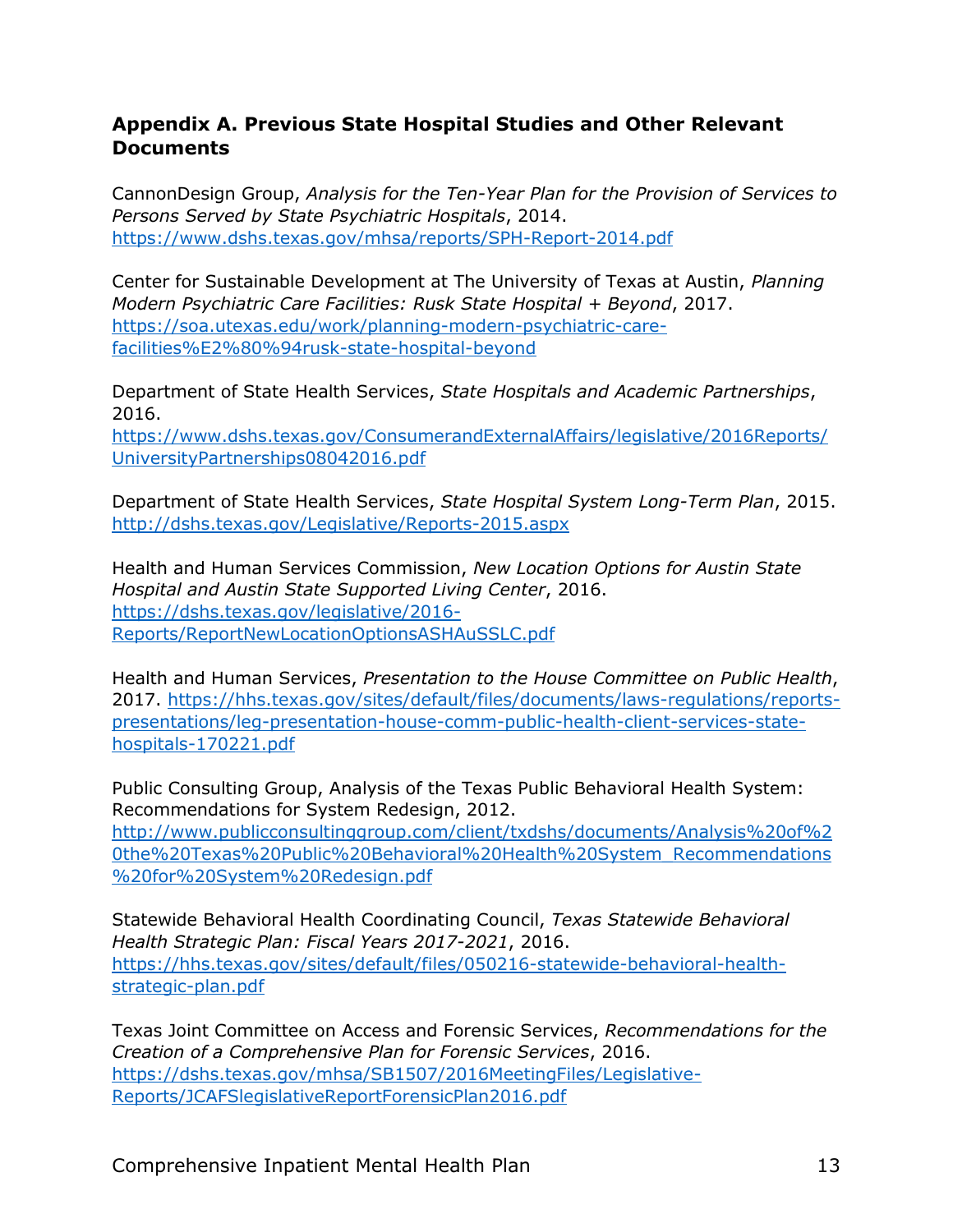## **Appendix B. Map of State Hospitals and Catchment Areas**

(Includes TCID, which will remain at DSHS after 9/1/17)

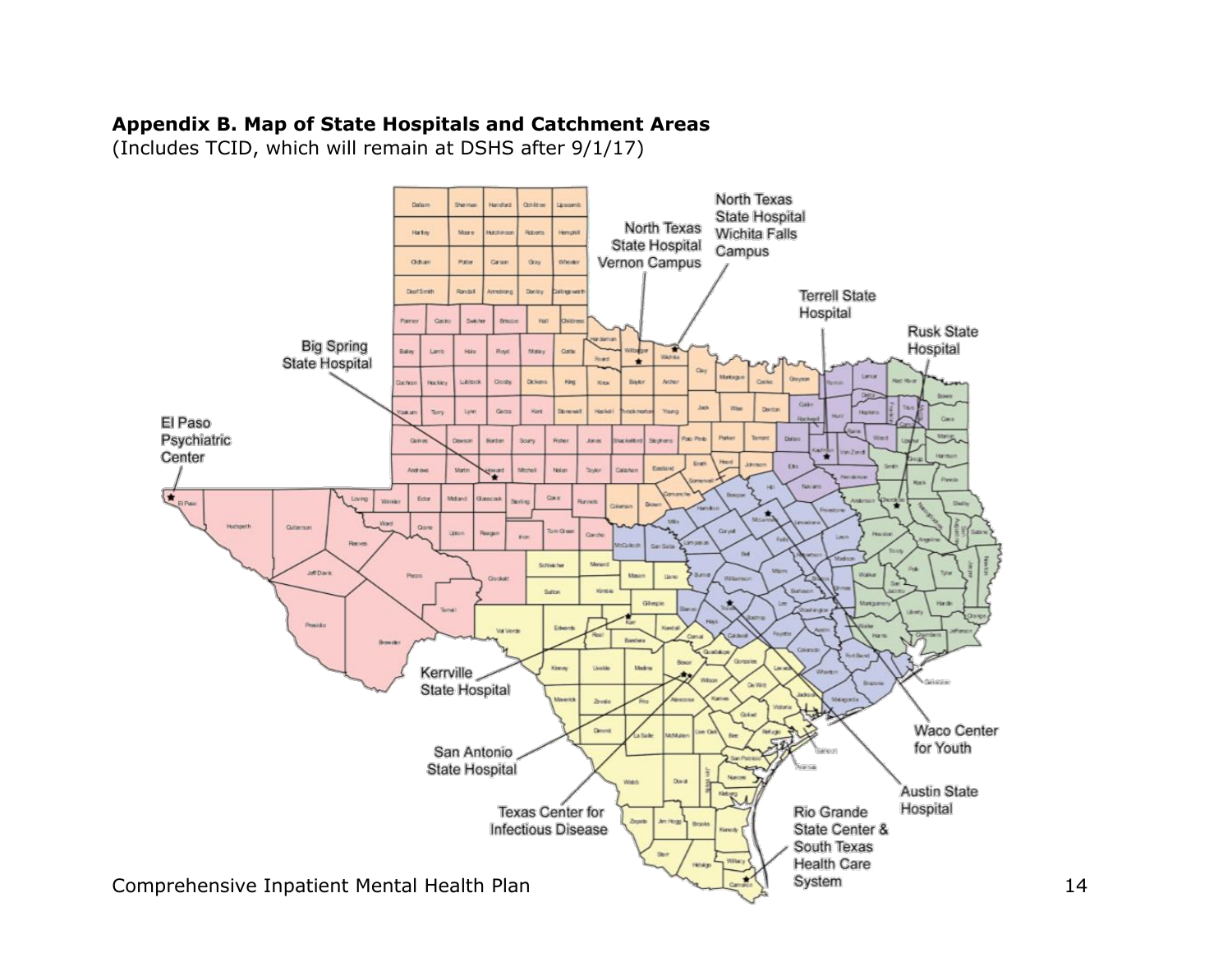# **Appendix C. Stakeholder Input**

Prior to engaging stakeholders specifically on this plan, various stakeholder input had been received through multiple channels:

- 1. Existing advisory groups on which stakeholders serve and HHSC/DSHS staff attend, including the:
	- a. Behavioral Health Advisory Committee,
	- b. Joint Committee on Access and Forensic Services, and
	- c. Statewide Behavioral Health Coordinating Council.
- 2. Previous study activities:
	- a. Public hearings for studies including the New Location Options for Austin State Hospital and Austin State Supported Living Center Report;
	- b. Interviews, group discussions, and surveys of stakeholders by CannonDesign for the Analysis for the Ten-Year Plan for the Provision of Services to Persons Served by State Psychiatric Hospitals.
- 3. Testimony provided in legislative hearings, including the House Select Committee on Mental Health.

In light of the appropriation authorized in Rider 221, HHSC has already received a great deal of stakeholder input, including:

- 1. Extensive mail correspondence from county officials, higher education institutions, foundations, legislators, and others.
- 2. A public hearing held on August 10, 2017, at which 22 individuals gave oral testimony and 7 submitted written comments. As of August 15, 2017, HHSC also received nearly two dozen comments via e-mail and phone in response to the public hearing notice.
- 3. Meetings with higher education and health-related institutions about their interest in construction and/or operations, or other partnerships.

HHSC intends to continue receiving public input and has created a webpage to notify stakeholders of progress and formal opportunities for comment, and a link to contact staff with questions or suggestions. This website address is: [https://hhs.texas.gov/about-hhs/process-improvement/changes](https://hhs.texas.gov/about-hhs/process-improvement/changes-state-hospital-system)[state-hospital-system.](https://hhs.texas.gov/about-hhs/process-improvement/changes-state-hospital-system)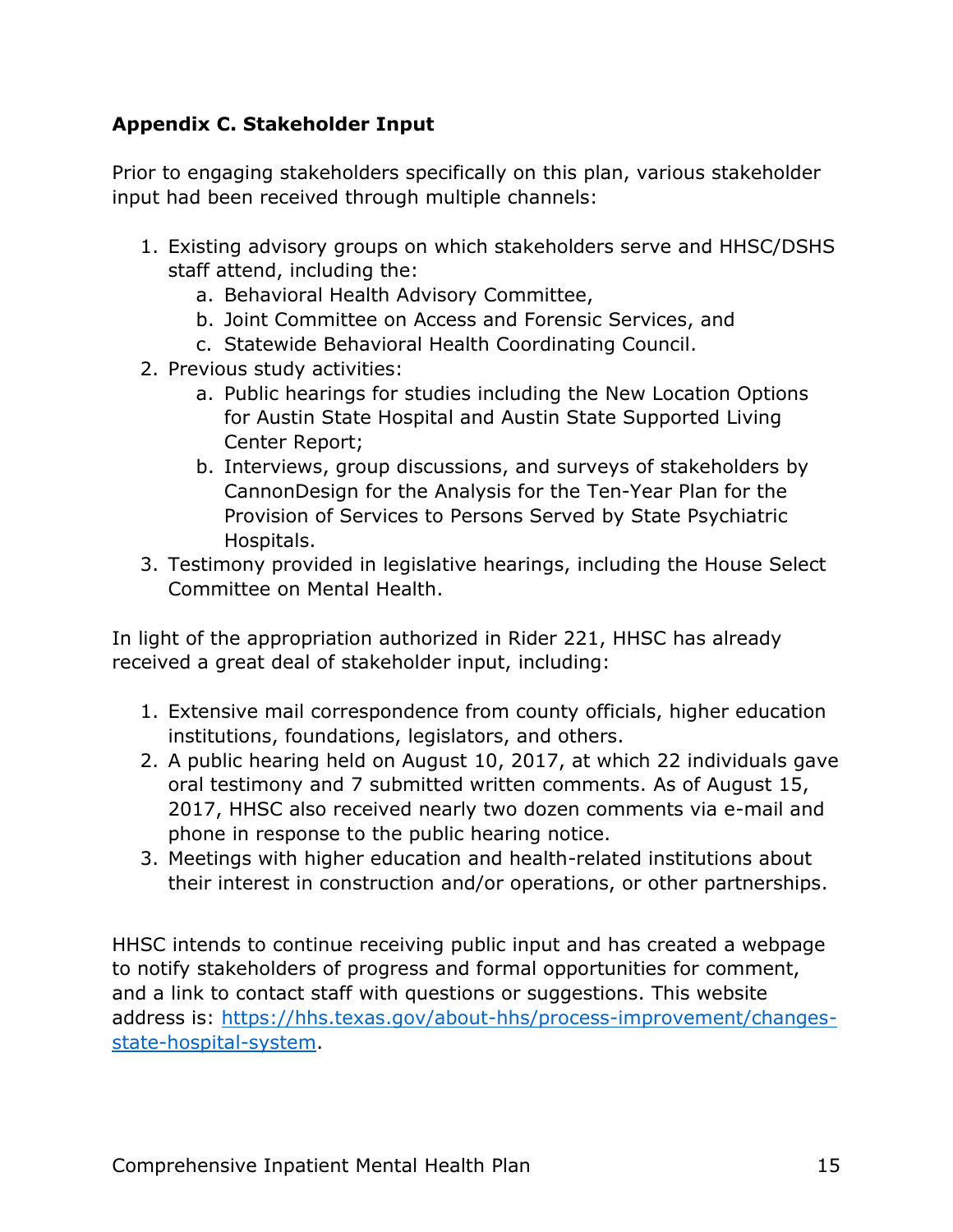## **Appendix D. Detailed Timeline of Possible Projects and Costs**

This table outlines costs for the various projects being considered, but should not be interpreted as a formal request for funding over the next three biennia. These numbers are estimates based on internal projections or numbers provided by a higher education institution and are expected to change. Additionally, HHSC estimates at least a 5% annual inflation in construction costs, so any delays in the phases of this plan would result in higher costs.

|                | <b>Project</b>                                    | <b>Total Beds</b><br><b>Added (Net)</b> | <b>Civil/Non-MSU</b><br><b>Forensic Beds</b> | <b>MSU Beds</b><br><b>Added</b> | <b>Purpose of</b><br><b>Funds</b> | <b>Phase I</b><br>$18 - 19$ | <b>Phase II</b><br>$20 - 21$ | <b>Phase III</b><br>$22 - 23$ | <b>Ongoing Operating</b><br>Cost per Biennium <sup>8</sup> |
|----------------|---------------------------------------------------|-----------------------------------------|----------------------------------------------|---------------------------------|-----------------------------------|-----------------------------|------------------------------|-------------------------------|------------------------------------------------------------|
|                | Rusk SH MSU                                       | (225)                                   | (285)                                        | 60                              | Planning                          | \$4.5m                      |                              |                               |                                                            |
|                | Construction*                                     |                                         |                                              |                                 | Construction                      | \$87m                       |                              |                               |                                                            |
| $\blacksquare$ |                                                   |                                         |                                              |                                 | Operations                        |                             |                              | \$71m                         | \$71m                                                      |
| <b>Phase</b>   | Kerrville SH MSU<br>Renovation                    | 70                                      | $\mathbf{0}$                                 | 70                              | Planning                          | \$1.5m                      |                              |                               |                                                            |
|                |                                                   |                                         |                                              |                                 | Construction                      | \$29m                       |                              |                               |                                                            |
|                |                                                   |                                         |                                              |                                 | <b>Operations</b>                 |                             | \$4m                         | \$32m                         | \$32m                                                      |
|                | UTHealth, Houston                                 | 132                                     | 132                                          | 0                               | Planning                          | \$6m                        |                              |                               |                                                            |
|                | Expansion <sup>9</sup>                            |                                         |                                              |                                 | Construction                      | \$119m                      |                              |                               |                                                            |
| begin in       |                                                   |                                         |                                              |                                 | <b>Operations</b>                 |                             | \$12.3m                      | \$49m                         | \$49m                                                      |
|                | <b>Austin SH</b><br>Replacement                   | $\mathbf 0$                             | $\overline{0}$                               | $\overline{0}$                  | Pre-Planning                      | \$2.5m                      |                              |                               |                                                            |
|                |                                                   |                                         |                                              |                                 | Planning                          | \$13m                       |                              |                               |                                                            |
|                |                                                   |                                         |                                              |                                 | Construction                      |                             | \$235m                       |                               |                                                            |
|                |                                                   |                                         |                                              |                                 | <b>Operations</b>                 |                             |                              | \$26.5m                       | \$105m                                                     |
| Projects to    | San Antonio SH<br>Renovation                      | 40                                      | 40                                           | 0                               | Planning                          | \$500,000                   |                              |                               |                                                            |
|                |                                                   |                                         |                                              |                                 | Construction                      | \$11m                       |                              |                               |                                                            |
|                |                                                   |                                         |                                              |                                 | <b>Operations</b>                 |                             | \$14m                        | \$18.7m                       | \$18.7m                                                    |
|                | San Antonio SH<br>Replacement                     | $\mathbf 0$                             | $\overline{0}$                               | $\overline{0}$                  | Pre-planning                      | \$1m                        |                              |                               |                                                            |
|                |                                                   |                                         |                                              |                                 | Planning                          | \$13.5m                     |                              |                               |                                                            |
|                |                                                   |                                         |                                              |                                 | Construction                      |                             | \$270m                       |                               |                                                            |
| Proposed       |                                                   |                                         |                                              |                                 | <b>Operations</b>                 |                             |                              | \$48.5m                       | \$97m                                                      |
|                |                                                   | 339                                     | 339                                          | 0                               | <b>Building</b>                   | \$1m                        |                              |                               |                                                            |
|                | Former Hillcrest<br>Hospital, Waco,<br>Conversion |                                         |                                              |                                 | Pre-Planning                      | \$1m                        |                              |                               |                                                            |
|                |                                                   |                                         |                                              |                                 | Planning                          |                             | \$2.3m                       |                               |                                                            |
|                |                                                   |                                         |                                              |                                 | Construction                      |                             | \$62.5m                      |                               |                                                            |
|                |                                                   |                                         |                                              |                                 | Operations                        |                             |                              |                               | \$190m                                                     |

<sup>&</sup>lt;sup>8</sup> Amounts listed in this column are required to operate the hospital once constructed. For new or expanded facilities, this amount will need to be newly appropriated for operations. <sup>9</sup> UTHealth's comprehensive proposal is for a 304-bed facility. A portion of these beds are for lower acuity transitional settings, including residential treatment, supported housing, and partial hospitalization, as well as some substance abuse rehabilitation beds. We have not included these beds, or operation costs for them, in our calculations.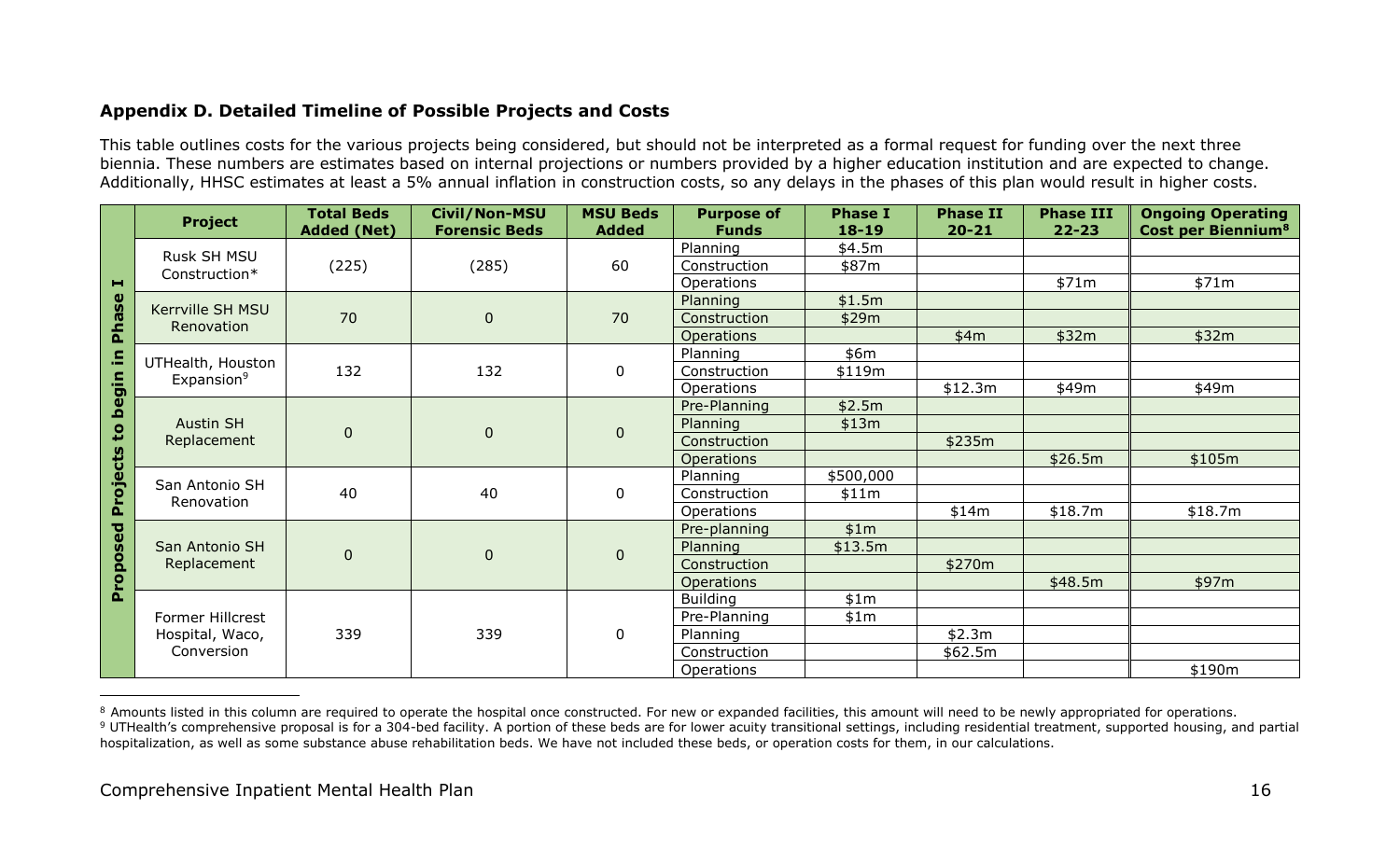|             | <b>Project</b>                                         | <b>Total Beds</b><br><b>Added (Net)</b> | <b>Civil/Non-MSU</b><br><b>Forensic Beds</b> | <b>MSU Beds</b><br><b>Added</b> | <b>Purpose of</b><br><b>Funds</b> | <b>Phase I</b><br>$18 - 19$ | <b>Phase II</b><br>$20 - 21$ | <b>Phase III</b><br>$22 - 23$ | <b>Ongoing Operating</b><br><b>Cost per Biennium</b> |
|-------------|--------------------------------------------------------|-----------------------------------------|----------------------------------------------|---------------------------------|-----------------------------------|-----------------------------|------------------------------|-------------------------------|------------------------------------------------------|
| $\Xi$       | Potential Hospital<br>in Dallas Area                   | 200                                     | 200                                          | $\mathbf 0$                     | Pre-planning                      | \$1m                        |                              |                               |                                                      |
|             |                                                        |                                         |                                              |                                 | Planning                          |                             | <b>TBD</b>                   |                               |                                                      |
|             |                                                        |                                         |                                              |                                 | Construction                      |                             | \$220m                       |                               |                                                      |
| ಹ<br>$\Box$ |                                                        |                                         |                                              |                                 | <b>Operations</b>                 |                             |                              | <b>TBD</b>                    | <b>TBD</b>                                           |
|             | <b>Potential Hospital</b>                              | 100                                     | 100                                          | $\overline{0}$                  | Pre-planning                      | \$1m                        |                              |                               |                                                      |
| Phase       |                                                        |                                         |                                              |                                 | Planning                          |                             | \$4.5m                       |                               |                                                      |
|             | in East Texas*                                         |                                         |                                              |                                 | Construction                      |                             | \$86.0m                      |                               |                                                      |
| for         |                                                        |                                         |                                              |                                 | <b>Operations</b>                 |                             |                              | <b>TBD</b>                    | <b>TBD</b>                                           |
|             | Potential Hospital<br>in Northwest<br>$T$ exas $^{10}$ | <b>TBD</b>                              | <b>TBD</b>                                   | <b>TBD</b>                      | Pre-planning                      | \$1m                        |                              |                               |                                                      |
|             |                                                        |                                         |                                              |                                 | Planning                          |                             | \$9m                         |                               |                                                      |
| Projects    |                                                        |                                         |                                              |                                 | Construction                      |                             | \$172.5m                     |                               |                                                      |
|             |                                                        |                                         |                                              |                                 | Operations                        |                             |                              | <b>TBD</b>                    | <b>TBD</b>                                           |
| Possible    | <b>Terrell SH</b><br>Replacement                       | $\mathbf 0$                             | $\boldsymbol{0}$                             | $\bf 0$                         | Pre-planning                      |                             | \$1m                         |                               |                                                      |
|             |                                                        |                                         |                                              |                                 | Planning                          |                             | \$16.5m                      |                               |                                                      |
|             |                                                        |                                         |                                              |                                 | Construction                      |                             |                              | \$330m                        |                                                      |
| $\sigma$    |                                                        |                                         |                                              |                                 | <b>Operations</b>                 |                             |                              |                               | \$45m                                                |
|             | North Texas SH -<br>Wichita Falls<br>Replacement       | $\mathbf 0$                             | 0                                            | $\mathbf 0$                     | Pre-planning                      |                             | \$1m                         |                               |                                                      |
|             |                                                        |                                         |                                              |                                 | Planning                          |                             | \$16.5m                      |                               |                                                      |
|             |                                                        |                                         |                                              |                                 | Construction                      |                             |                              | \$330m                        |                                                      |
| Inventory   |                                                        |                                         |                                              |                                 | Operations                        |                             |                              |                               | \$45m                                                |
|             |                                                        | 656                                     | 526                                          | 130                             |                                   | \$293.5m                    | \$1.13b                      | \$906m                        | \$607m\$                                             |

Other costs not included above include additional staff support and building maintenance costs; and in cases of replacement beds, the operating costs listed here may include partial or full historical operating costs for the current beds.

\*While the number of beds currently proposed for Rusk State Hospital is a net decrease, HHSC will determine in FY 2018 how to offset this loss in Phase II One factor for consideration is that a large portion of Rusk's catchment area is Harris County, so the UTHealth expansion may impact demand on Rusk.The placeholder for an East Texas project is to address other needs related to Rusk's catchment area.

 $\overline{a}$ <sup>10</sup> Construction estimates are for a 200 bed facility.